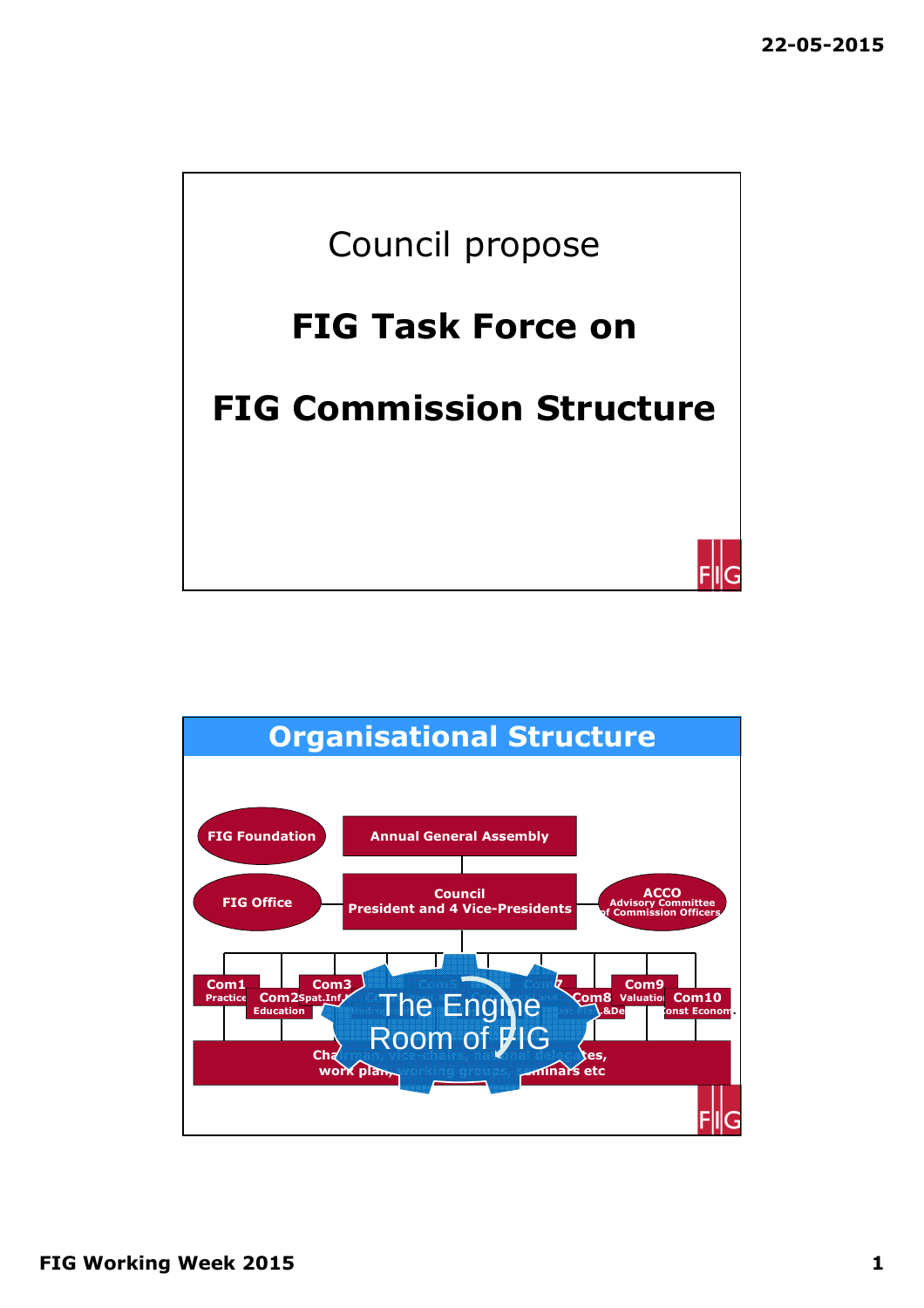## **Summary**

- This Task Force has been set up to secure the internal structure of FIG into the future.
- Technology, methodology, work processes and more have changed significantly the last decades. Also, global trends as climate change and urbanisation are notable.
- The TF will not necessarily suggest a new structure. It will review the current structure, its terms of reference, the Commission's missions and suggest ideas on how to improve the capability of FIG and the Commissions to accomplish the work plans and most importantly how FIG will be a long term partner in the developing world. It will also discuss the process on how to elect commission chairs.



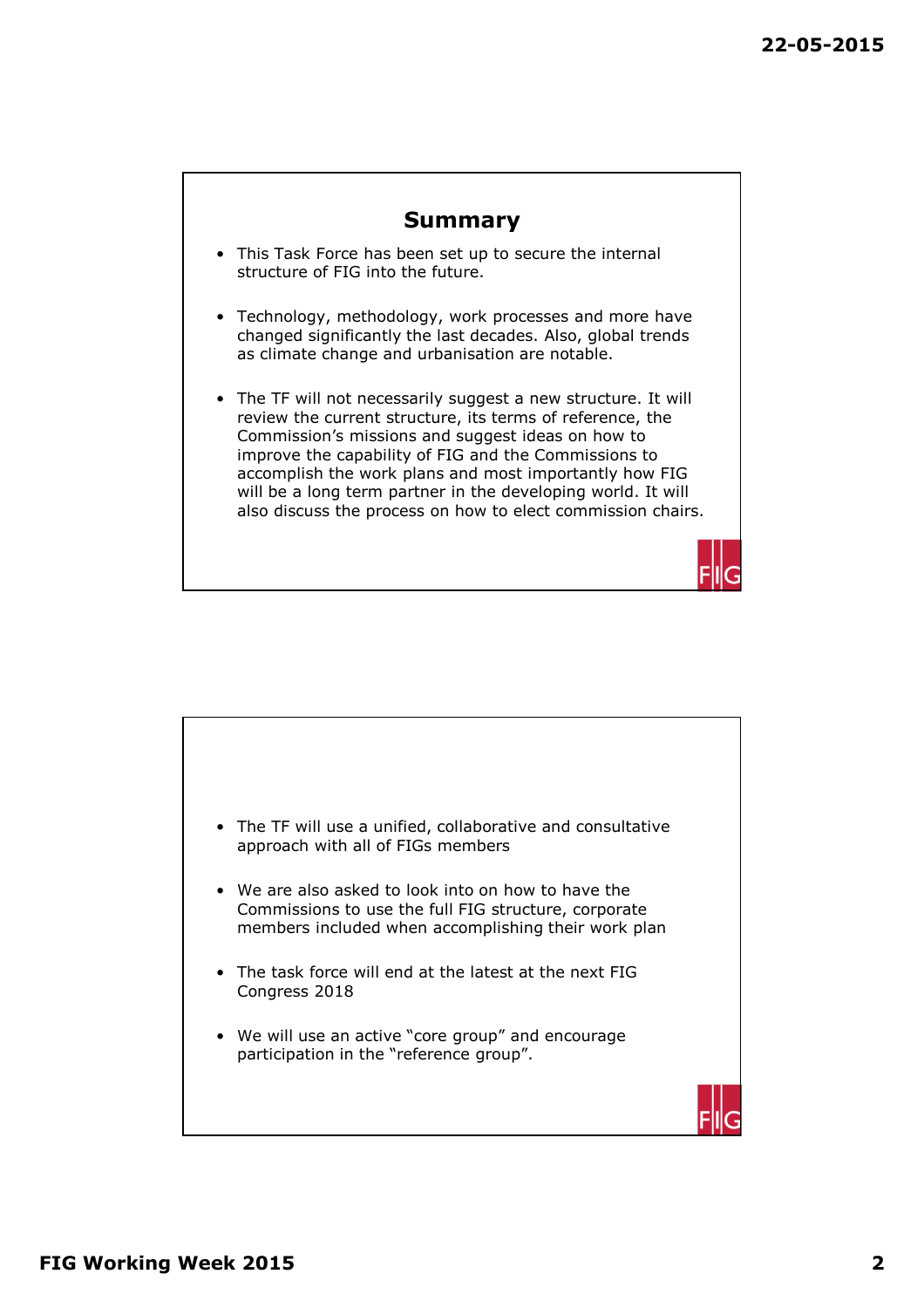

**Proposal from Geosuisse** submitted 2014 regarding how commission chairs elect could be elected

**Proposal regarding Structural Improvements** submitted 2015 by

- Danish Association of Chartered Surveyors (Denmark)
- Finnish Association of Geodetic and Land Surveyors MIL (Finland)
- Norges Jordskiftekandidatforening, faglig gruppe av Tekna (NJKF) (Norway)
- Swedish professionals for the built environment



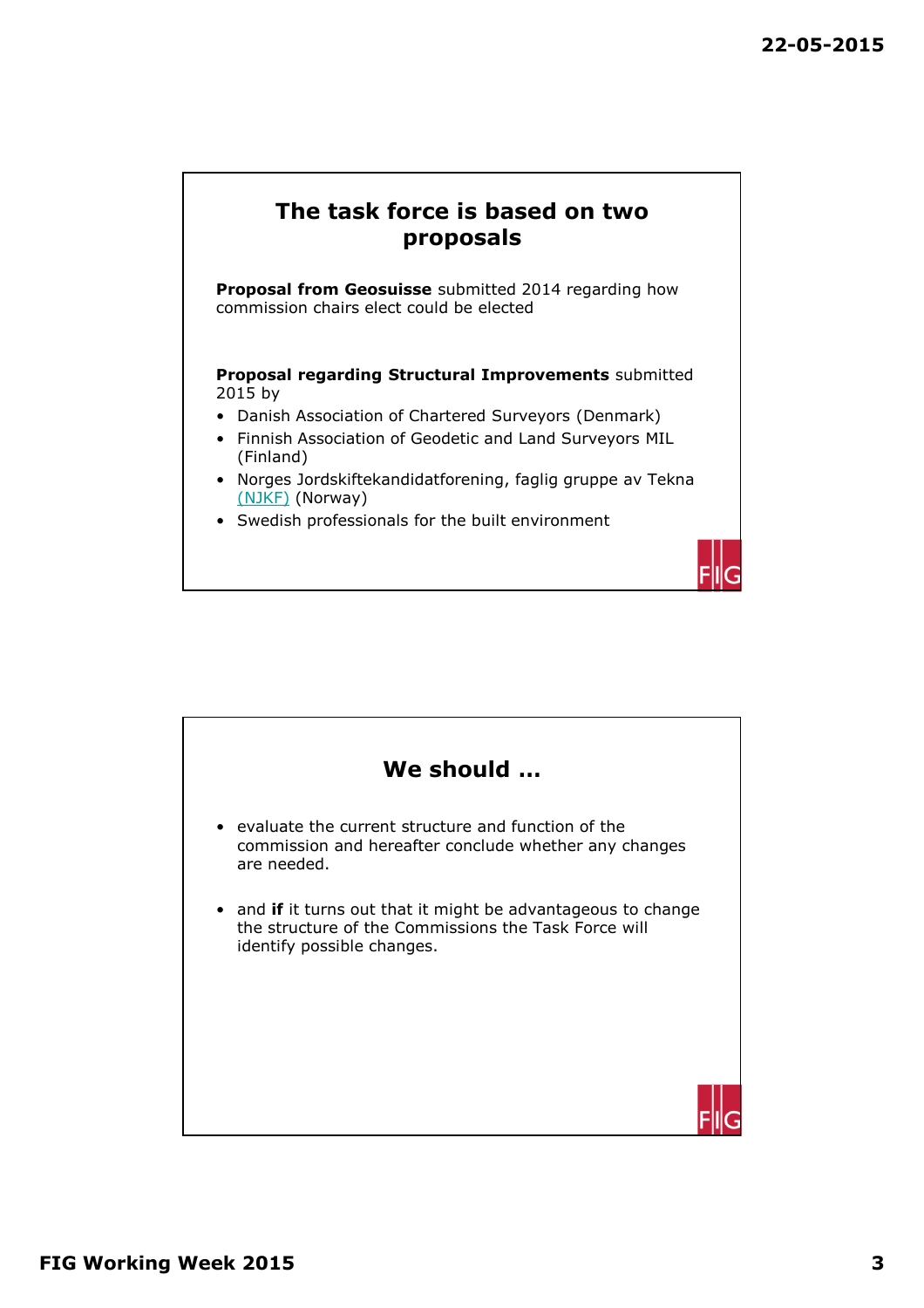